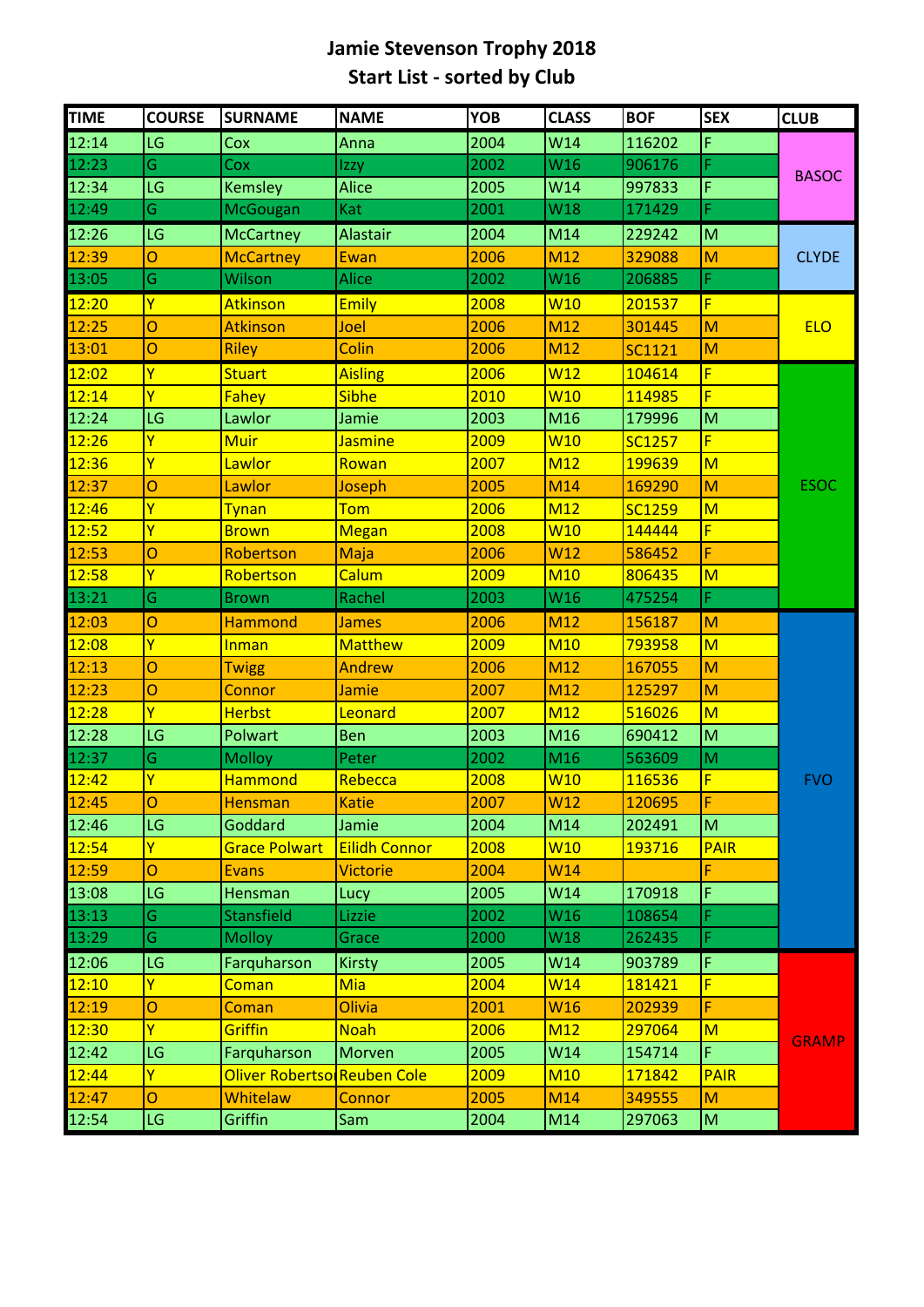## **Jamie Stevenson Trophy 2018 Start List - sorted by Club**

| 12:05<br>Ġ<br>2001<br>M18<br>833598<br><b>Bartlett</b><br>Joseph<br>M<br>12:10<br>LG<br>2005<br>M14<br>M<br><b>Bartlett</b><br>203260<br>Sam<br>12:17<br>Ġ<br>2000<br><b>Bloor</b><br>Max<br>M18<br>127623<br>M<br><b>INT</b><br>12:33<br>Ġ<br>2003<br><b>Bartlett</b><br>Leah<br>W16<br>116719<br>F<br>13:06<br>LG<br>2004<br>M14<br>${\sf M}$<br>163731<br><b>Ivory</b><br><b>Angus</b><br>13:24<br>F<br>LG<br><b>Eades</b><br>2004<br>Fiona<br>W14<br>129704<br>12:01<br>2005<br>W <sub>12</sub><br>Ō<br><b>Nicolson</b><br>180754<br>F<br>Connie<br>Ÿ<br>2008<br>F<br>12:06<br>Cload<br><b>Erica</b><br>W10<br>102304<br>Ġ<br>12:09<br><b>Alasdair</b><br>2001<br>M<br>M18<br>Raynor<br>206432<br>Ō<br>F<br>12:11<br>Eilidh<br>2006<br>W12<br>804156<br><b>Simpson</b><br>12:20<br>LG<br>2004<br>M14<br>M<br>Finlay<br>Raynor<br>767243<br>12:21<br>O<br>2006<br>W12<br>F<br><b>Rutter</b><br><b>Isla</b><br>12:24<br>Ÿ<br>F<br>Laird<br>2008<br>W10<br>Rona<br>128227<br>12:31<br>2006<br>O<br>Laird<br>M12<br>456903<br>M<br><b>Angus</b><br><b>INVOC</b><br>Ÿ<br>F<br>12:40<br><b>Nicolson</b><br>Lexie<br>2008<br>W10<br>174818<br>Ō<br>2005<br>M<br>12:43<br>Otreba<br><b>Norbert</b><br>M <sub>14</sub><br>SC1202<br>12:49<br>Ō<br>2005<br><b>Wright</b><br>Charley<br>M14<br>M<br><b>SC1388</b><br>12:57<br>2005<br>M<br>Ō<br>M14<br><b>SC1407</b><br><b>Capewell</b><br>Joe<br>12:57<br>Ġ<br>Keith<br>2002<br>W16<br>466704<br>F<br>Megan<br>Ÿ<br><b>Black</b><br>13:02<br><b>Hamish</b><br>2008<br><b>M10</b><br>M<br>101247<br>Ÿ<br>13:06<br>2009<br>W <sub>10</sub><br>F<br><b>Sky</b><br>684750<br><b>Simpson</b><br>Ġ<br>13:09<br><b>Blackwood</b><br>2002<br>Ronan<br>M16<br>543230<br>M<br>12:00<br>2004<br>M14<br>LG<br>119676<br>${\sf M}$<br><b>Musgrave</b><br>Ewan<br>12:03<br>Ġ<br>Gooch<br>2002<br>M16<br>471453<br>M<br><b>Matthew</b><br>Ÿ<br>F<br>12:04<br>Richmond<br>2007<br>W <sub>10</sub><br><b>Bea</b><br>185542<br>12:05<br>Ō<br>Gooch<br>2007<br>F<br><b>Ruth</b><br>W12<br>203550<br>12:07<br>Ġ<br>Wilson<br>2000<br>M18<br>M<br>Felix<br>368740<br>12:08<br>LG<br>Gooch<br>Joel<br>2004<br>M14<br>471454<br>${\sf M}$<br>12:13<br>Ġ<br>2000<br>M18<br>M<br>434045<br>Wright<br>Joe<br>12:16<br>LG<br>F<br>Gemma<br>W14<br><b>Collins</b><br>2004<br>202578<br>12:21<br>Ġ<br>2001<br>M<br><b>Collins</b><br>M18<br>958476<br>Peter<br>12:22<br>Ÿ<br>2007<br><b>Campbell</b><br><b>M10</b><br>M<br><b>Owen</b><br>12:27<br>Ġ<br>2003<br>W16<br>127141<br>F.<br>Graham<br>Amber<br>12:32<br>F<br>LG<br>2004<br>Eliza<br>W14<br>177250<br><b>Barrie</b><br>12:35<br>Whitehead<br>Ranolph<br>2007<br>185268<br>M<br>O<br>M12<br>LG<br>12:36<br>2005<br>M<br><b>Bennett</b><br>M14<br>110483<br>Ewan<br>Ÿ<br>12:38<br>2008<br><b>Cormack</b><br><b>Findlay</b><br><b>M10</b><br>M<br>103323<br>12:40<br>LG<br>Adam<br>2005<br>M14<br>F.<br><b>Barrie</b><br>162213<br>12:41<br>Ġ<br>Campbell<br>2001<br>W18<br>F<br><b>MAROC</b><br><b>Kirsty</b><br>196995<br>12:45<br>Ġ<br>Jake<br>2000<br>Chapman<br>M18<br>207218<br>M<br>F<br>12:48<br>LG<br>2005<br>W14<br>153078<br>Chapman<br>Catriona<br>Ÿ<br>12:50<br>2007<br><b>M12</b><br>M<br><b>Newey</b><br>Yann<br>134791<br>12:53<br>Ġ<br><b>Alistair</b><br>2001<br>M18<br>M<br>Chapman<br>567330<br>12:55<br>Ō<br>2004<br>M<br><b>Stewart</b><br><b>Douglas</b><br>M14<br>147228<br>12:56<br>LG<br>2005<br>M14<br>946582<br>M<br><b>Newey</b><br>Jonas | <b>TIME</b> | <b>COURSE</b> | <b>SURNAME</b> | <b>NAME</b>   | <b>YOB</b> | <b>CLASS</b> | <b>BOF</b> | <b>SEX</b> | <b>CLUB</b> |
|--------------------------------------------------------------------------------------------------------------------------------------------------------------------------------------------------------------------------------------------------------------------------------------------------------------------------------------------------------------------------------------------------------------------------------------------------------------------------------------------------------------------------------------------------------------------------------------------------------------------------------------------------------------------------------------------------------------------------------------------------------------------------------------------------------------------------------------------------------------------------------------------------------------------------------------------------------------------------------------------------------------------------------------------------------------------------------------------------------------------------------------------------------------------------------------------------------------------------------------------------------------------------------------------------------------------------------------------------------------------------------------------------------------------------------------------------------------------------------------------------------------------------------------------------------------------------------------------------------------------------------------------------------------------------------------------------------------------------------------------------------------------------------------------------------------------------------------------------------------------------------------------------------------------------------------------------------------------------------------------------------------------------------------------------------------------------------------------------------------------------------------------------------------------------------------------------------------------------------------------------------------------------------------------------------------------------------------------------------------------------------------------------------------------------------------------------------------------------------------------------------------------------------------------------------------------------------------------------------------------------------------------------------------------------------------------------------------------------------------------------------------------------------------------------------------------------------------------------------------------------------------------------------------------------------------------------------------------------------------------------------------------------------------------------------------------------------------------------------------------------------------------------------------------------------------------------------------------------------------------------------------------------------------------------------------------------------------------------------------------------------------------------------------------------------------------|-------------|---------------|----------------|---------------|------------|--------------|------------|------------|-------------|
|                                                                                                                                                                                                                                                                                                                                                                                                                                                                                                                                                                                                                                                                                                                                                                                                                                                                                                                                                                                                                                                                                                                                                                                                                                                                                                                                                                                                                                                                                                                                                                                                                                                                                                                                                                                                                                                                                                                                                                                                                                                                                                                                                                                                                                                                                                                                                                                                                                                                                                                                                                                                                                                                                                                                                                                                                                                                                                                                                                                                                                                                                                                                                                                                                                                                                                                                                                                                                                            |             |               |                |               |            |              |            |            |             |
|                                                                                                                                                                                                                                                                                                                                                                                                                                                                                                                                                                                                                                                                                                                                                                                                                                                                                                                                                                                                                                                                                                                                                                                                                                                                                                                                                                                                                                                                                                                                                                                                                                                                                                                                                                                                                                                                                                                                                                                                                                                                                                                                                                                                                                                                                                                                                                                                                                                                                                                                                                                                                                                                                                                                                                                                                                                                                                                                                                                                                                                                                                                                                                                                                                                                                                                                                                                                                                            |             |               |                |               |            |              |            |            |             |
|                                                                                                                                                                                                                                                                                                                                                                                                                                                                                                                                                                                                                                                                                                                                                                                                                                                                                                                                                                                                                                                                                                                                                                                                                                                                                                                                                                                                                                                                                                                                                                                                                                                                                                                                                                                                                                                                                                                                                                                                                                                                                                                                                                                                                                                                                                                                                                                                                                                                                                                                                                                                                                                                                                                                                                                                                                                                                                                                                                                                                                                                                                                                                                                                                                                                                                                                                                                                                                            |             |               |                |               |            |              |            |            |             |
|                                                                                                                                                                                                                                                                                                                                                                                                                                                                                                                                                                                                                                                                                                                                                                                                                                                                                                                                                                                                                                                                                                                                                                                                                                                                                                                                                                                                                                                                                                                                                                                                                                                                                                                                                                                                                                                                                                                                                                                                                                                                                                                                                                                                                                                                                                                                                                                                                                                                                                                                                                                                                                                                                                                                                                                                                                                                                                                                                                                                                                                                                                                                                                                                                                                                                                                                                                                                                                            |             |               |                |               |            |              |            |            |             |
|                                                                                                                                                                                                                                                                                                                                                                                                                                                                                                                                                                                                                                                                                                                                                                                                                                                                                                                                                                                                                                                                                                                                                                                                                                                                                                                                                                                                                                                                                                                                                                                                                                                                                                                                                                                                                                                                                                                                                                                                                                                                                                                                                                                                                                                                                                                                                                                                                                                                                                                                                                                                                                                                                                                                                                                                                                                                                                                                                                                                                                                                                                                                                                                                                                                                                                                                                                                                                                            |             |               |                |               |            |              |            |            |             |
|                                                                                                                                                                                                                                                                                                                                                                                                                                                                                                                                                                                                                                                                                                                                                                                                                                                                                                                                                                                                                                                                                                                                                                                                                                                                                                                                                                                                                                                                                                                                                                                                                                                                                                                                                                                                                                                                                                                                                                                                                                                                                                                                                                                                                                                                                                                                                                                                                                                                                                                                                                                                                                                                                                                                                                                                                                                                                                                                                                                                                                                                                                                                                                                                                                                                                                                                                                                                                                            |             |               |                |               |            |              |            |            |             |
|                                                                                                                                                                                                                                                                                                                                                                                                                                                                                                                                                                                                                                                                                                                                                                                                                                                                                                                                                                                                                                                                                                                                                                                                                                                                                                                                                                                                                                                                                                                                                                                                                                                                                                                                                                                                                                                                                                                                                                                                                                                                                                                                                                                                                                                                                                                                                                                                                                                                                                                                                                                                                                                                                                                                                                                                                                                                                                                                                                                                                                                                                                                                                                                                                                                                                                                                                                                                                                            |             |               |                |               |            |              |            |            |             |
|                                                                                                                                                                                                                                                                                                                                                                                                                                                                                                                                                                                                                                                                                                                                                                                                                                                                                                                                                                                                                                                                                                                                                                                                                                                                                                                                                                                                                                                                                                                                                                                                                                                                                                                                                                                                                                                                                                                                                                                                                                                                                                                                                                                                                                                                                                                                                                                                                                                                                                                                                                                                                                                                                                                                                                                                                                                                                                                                                                                                                                                                                                                                                                                                                                                                                                                                                                                                                                            |             |               |                |               |            |              |            |            |             |
|                                                                                                                                                                                                                                                                                                                                                                                                                                                                                                                                                                                                                                                                                                                                                                                                                                                                                                                                                                                                                                                                                                                                                                                                                                                                                                                                                                                                                                                                                                                                                                                                                                                                                                                                                                                                                                                                                                                                                                                                                                                                                                                                                                                                                                                                                                                                                                                                                                                                                                                                                                                                                                                                                                                                                                                                                                                                                                                                                                                                                                                                                                                                                                                                                                                                                                                                                                                                                                            |             |               |                |               |            |              |            |            |             |
|                                                                                                                                                                                                                                                                                                                                                                                                                                                                                                                                                                                                                                                                                                                                                                                                                                                                                                                                                                                                                                                                                                                                                                                                                                                                                                                                                                                                                                                                                                                                                                                                                                                                                                                                                                                                                                                                                                                                                                                                                                                                                                                                                                                                                                                                                                                                                                                                                                                                                                                                                                                                                                                                                                                                                                                                                                                                                                                                                                                                                                                                                                                                                                                                                                                                                                                                                                                                                                            |             |               |                |               |            |              |            |            |             |
|                                                                                                                                                                                                                                                                                                                                                                                                                                                                                                                                                                                                                                                                                                                                                                                                                                                                                                                                                                                                                                                                                                                                                                                                                                                                                                                                                                                                                                                                                                                                                                                                                                                                                                                                                                                                                                                                                                                                                                                                                                                                                                                                                                                                                                                                                                                                                                                                                                                                                                                                                                                                                                                                                                                                                                                                                                                                                                                                                                                                                                                                                                                                                                                                                                                                                                                                                                                                                                            |             |               |                |               |            |              |            |            |             |
|                                                                                                                                                                                                                                                                                                                                                                                                                                                                                                                                                                                                                                                                                                                                                                                                                                                                                                                                                                                                                                                                                                                                                                                                                                                                                                                                                                                                                                                                                                                                                                                                                                                                                                                                                                                                                                                                                                                                                                                                                                                                                                                                                                                                                                                                                                                                                                                                                                                                                                                                                                                                                                                                                                                                                                                                                                                                                                                                                                                                                                                                                                                                                                                                                                                                                                                                                                                                                                            |             |               |                |               |            |              |            |            |             |
|                                                                                                                                                                                                                                                                                                                                                                                                                                                                                                                                                                                                                                                                                                                                                                                                                                                                                                                                                                                                                                                                                                                                                                                                                                                                                                                                                                                                                                                                                                                                                                                                                                                                                                                                                                                                                                                                                                                                                                                                                                                                                                                                                                                                                                                                                                                                                                                                                                                                                                                                                                                                                                                                                                                                                                                                                                                                                                                                                                                                                                                                                                                                                                                                                                                                                                                                                                                                                                            |             |               |                |               |            |              |            |            |             |
|                                                                                                                                                                                                                                                                                                                                                                                                                                                                                                                                                                                                                                                                                                                                                                                                                                                                                                                                                                                                                                                                                                                                                                                                                                                                                                                                                                                                                                                                                                                                                                                                                                                                                                                                                                                                                                                                                                                                                                                                                                                                                                                                                                                                                                                                                                                                                                                                                                                                                                                                                                                                                                                                                                                                                                                                                                                                                                                                                                                                                                                                                                                                                                                                                                                                                                                                                                                                                                            |             |               |                |               |            |              |            |            |             |
|                                                                                                                                                                                                                                                                                                                                                                                                                                                                                                                                                                                                                                                                                                                                                                                                                                                                                                                                                                                                                                                                                                                                                                                                                                                                                                                                                                                                                                                                                                                                                                                                                                                                                                                                                                                                                                                                                                                                                                                                                                                                                                                                                                                                                                                                                                                                                                                                                                                                                                                                                                                                                                                                                                                                                                                                                                                                                                                                                                                                                                                                                                                                                                                                                                                                                                                                                                                                                                            |             |               |                |               |            |              |            |            |             |
|                                                                                                                                                                                                                                                                                                                                                                                                                                                                                                                                                                                                                                                                                                                                                                                                                                                                                                                                                                                                                                                                                                                                                                                                                                                                                                                                                                                                                                                                                                                                                                                                                                                                                                                                                                                                                                                                                                                                                                                                                                                                                                                                                                                                                                                                                                                                                                                                                                                                                                                                                                                                                                                                                                                                                                                                                                                                                                                                                                                                                                                                                                                                                                                                                                                                                                                                                                                                                                            |             |               |                |               |            |              |            |            |             |
|                                                                                                                                                                                                                                                                                                                                                                                                                                                                                                                                                                                                                                                                                                                                                                                                                                                                                                                                                                                                                                                                                                                                                                                                                                                                                                                                                                                                                                                                                                                                                                                                                                                                                                                                                                                                                                                                                                                                                                                                                                                                                                                                                                                                                                                                                                                                                                                                                                                                                                                                                                                                                                                                                                                                                                                                                                                                                                                                                                                                                                                                                                                                                                                                                                                                                                                                                                                                                                            |             |               |                |               |            |              |            |            |             |
|                                                                                                                                                                                                                                                                                                                                                                                                                                                                                                                                                                                                                                                                                                                                                                                                                                                                                                                                                                                                                                                                                                                                                                                                                                                                                                                                                                                                                                                                                                                                                                                                                                                                                                                                                                                                                                                                                                                                                                                                                                                                                                                                                                                                                                                                                                                                                                                                                                                                                                                                                                                                                                                                                                                                                                                                                                                                                                                                                                                                                                                                                                                                                                                                                                                                                                                                                                                                                                            |             |               |                |               |            |              |            |            |             |
|                                                                                                                                                                                                                                                                                                                                                                                                                                                                                                                                                                                                                                                                                                                                                                                                                                                                                                                                                                                                                                                                                                                                                                                                                                                                                                                                                                                                                                                                                                                                                                                                                                                                                                                                                                                                                                                                                                                                                                                                                                                                                                                                                                                                                                                                                                                                                                                                                                                                                                                                                                                                                                                                                                                                                                                                                                                                                                                                                                                                                                                                                                                                                                                                                                                                                                                                                                                                                                            |             |               |                |               |            |              |            |            |             |
|                                                                                                                                                                                                                                                                                                                                                                                                                                                                                                                                                                                                                                                                                                                                                                                                                                                                                                                                                                                                                                                                                                                                                                                                                                                                                                                                                                                                                                                                                                                                                                                                                                                                                                                                                                                                                                                                                                                                                                                                                                                                                                                                                                                                                                                                                                                                                                                                                                                                                                                                                                                                                                                                                                                                                                                                                                                                                                                                                                                                                                                                                                                                                                                                                                                                                                                                                                                                                                            |             |               |                |               |            |              |            |            |             |
|                                                                                                                                                                                                                                                                                                                                                                                                                                                                                                                                                                                                                                                                                                                                                                                                                                                                                                                                                                                                                                                                                                                                                                                                                                                                                                                                                                                                                                                                                                                                                                                                                                                                                                                                                                                                                                                                                                                                                                                                                                                                                                                                                                                                                                                                                                                                                                                                                                                                                                                                                                                                                                                                                                                                                                                                                                                                                                                                                                                                                                                                                                                                                                                                                                                                                                                                                                                                                                            |             |               |                |               |            |              |            |            |             |
|                                                                                                                                                                                                                                                                                                                                                                                                                                                                                                                                                                                                                                                                                                                                                                                                                                                                                                                                                                                                                                                                                                                                                                                                                                                                                                                                                                                                                                                                                                                                                                                                                                                                                                                                                                                                                                                                                                                                                                                                                                                                                                                                                                                                                                                                                                                                                                                                                                                                                                                                                                                                                                                                                                                                                                                                                                                                                                                                                                                                                                                                                                                                                                                                                                                                                                                                                                                                                                            |             |               |                |               |            |              |            |            |             |
|                                                                                                                                                                                                                                                                                                                                                                                                                                                                                                                                                                                                                                                                                                                                                                                                                                                                                                                                                                                                                                                                                                                                                                                                                                                                                                                                                                                                                                                                                                                                                                                                                                                                                                                                                                                                                                                                                                                                                                                                                                                                                                                                                                                                                                                                                                                                                                                                                                                                                                                                                                                                                                                                                                                                                                                                                                                                                                                                                                                                                                                                                                                                                                                                                                                                                                                                                                                                                                            |             |               |                |               |            |              |            |            |             |
|                                                                                                                                                                                                                                                                                                                                                                                                                                                                                                                                                                                                                                                                                                                                                                                                                                                                                                                                                                                                                                                                                                                                                                                                                                                                                                                                                                                                                                                                                                                                                                                                                                                                                                                                                                                                                                                                                                                                                                                                                                                                                                                                                                                                                                                                                                                                                                                                                                                                                                                                                                                                                                                                                                                                                                                                                                                                                                                                                                                                                                                                                                                                                                                                                                                                                                                                                                                                                                            |             |               |                |               |            |              |            |            |             |
|                                                                                                                                                                                                                                                                                                                                                                                                                                                                                                                                                                                                                                                                                                                                                                                                                                                                                                                                                                                                                                                                                                                                                                                                                                                                                                                                                                                                                                                                                                                                                                                                                                                                                                                                                                                                                                                                                                                                                                                                                                                                                                                                                                                                                                                                                                                                                                                                                                                                                                                                                                                                                                                                                                                                                                                                                                                                                                                                                                                                                                                                                                                                                                                                                                                                                                                                                                                                                                            |             |               |                |               |            |              |            |            |             |
|                                                                                                                                                                                                                                                                                                                                                                                                                                                                                                                                                                                                                                                                                                                                                                                                                                                                                                                                                                                                                                                                                                                                                                                                                                                                                                                                                                                                                                                                                                                                                                                                                                                                                                                                                                                                                                                                                                                                                                                                                                                                                                                                                                                                                                                                                                                                                                                                                                                                                                                                                                                                                                                                                                                                                                                                                                                                                                                                                                                                                                                                                                                                                                                                                                                                                                                                                                                                                                            |             |               |                |               |            |              |            |            |             |
|                                                                                                                                                                                                                                                                                                                                                                                                                                                                                                                                                                                                                                                                                                                                                                                                                                                                                                                                                                                                                                                                                                                                                                                                                                                                                                                                                                                                                                                                                                                                                                                                                                                                                                                                                                                                                                                                                                                                                                                                                                                                                                                                                                                                                                                                                                                                                                                                                                                                                                                                                                                                                                                                                                                                                                                                                                                                                                                                                                                                                                                                                                                                                                                                                                                                                                                                                                                                                                            |             |               |                |               |            |              |            |            |             |
|                                                                                                                                                                                                                                                                                                                                                                                                                                                                                                                                                                                                                                                                                                                                                                                                                                                                                                                                                                                                                                                                                                                                                                                                                                                                                                                                                                                                                                                                                                                                                                                                                                                                                                                                                                                                                                                                                                                                                                                                                                                                                                                                                                                                                                                                                                                                                                                                                                                                                                                                                                                                                                                                                                                                                                                                                                                                                                                                                                                                                                                                                                                                                                                                                                                                                                                                                                                                                                            |             |               |                |               |            |              |            |            |             |
|                                                                                                                                                                                                                                                                                                                                                                                                                                                                                                                                                                                                                                                                                                                                                                                                                                                                                                                                                                                                                                                                                                                                                                                                                                                                                                                                                                                                                                                                                                                                                                                                                                                                                                                                                                                                                                                                                                                                                                                                                                                                                                                                                                                                                                                                                                                                                                                                                                                                                                                                                                                                                                                                                                                                                                                                                                                                                                                                                                                                                                                                                                                                                                                                                                                                                                                                                                                                                                            |             |               |                |               |            |              |            |            |             |
|                                                                                                                                                                                                                                                                                                                                                                                                                                                                                                                                                                                                                                                                                                                                                                                                                                                                                                                                                                                                                                                                                                                                                                                                                                                                                                                                                                                                                                                                                                                                                                                                                                                                                                                                                                                                                                                                                                                                                                                                                                                                                                                                                                                                                                                                                                                                                                                                                                                                                                                                                                                                                                                                                                                                                                                                                                                                                                                                                                                                                                                                                                                                                                                                                                                                                                                                                                                                                                            |             |               |                |               |            |              |            |            |             |
|                                                                                                                                                                                                                                                                                                                                                                                                                                                                                                                                                                                                                                                                                                                                                                                                                                                                                                                                                                                                                                                                                                                                                                                                                                                                                                                                                                                                                                                                                                                                                                                                                                                                                                                                                                                                                                                                                                                                                                                                                                                                                                                                                                                                                                                                                                                                                                                                                                                                                                                                                                                                                                                                                                                                                                                                                                                                                                                                                                                                                                                                                                                                                                                                                                                                                                                                                                                                                                            |             |               |                |               |            |              |            |            |             |
|                                                                                                                                                                                                                                                                                                                                                                                                                                                                                                                                                                                                                                                                                                                                                                                                                                                                                                                                                                                                                                                                                                                                                                                                                                                                                                                                                                                                                                                                                                                                                                                                                                                                                                                                                                                                                                                                                                                                                                                                                                                                                                                                                                                                                                                                                                                                                                                                                                                                                                                                                                                                                                                                                                                                                                                                                                                                                                                                                                                                                                                                                                                                                                                                                                                                                                                                                                                                                                            |             |               |                |               |            |              |            |            |             |
|                                                                                                                                                                                                                                                                                                                                                                                                                                                                                                                                                                                                                                                                                                                                                                                                                                                                                                                                                                                                                                                                                                                                                                                                                                                                                                                                                                                                                                                                                                                                                                                                                                                                                                                                                                                                                                                                                                                                                                                                                                                                                                                                                                                                                                                                                                                                                                                                                                                                                                                                                                                                                                                                                                                                                                                                                                                                                                                                                                                                                                                                                                                                                                                                                                                                                                                                                                                                                                            |             |               |                |               |            |              |            |            |             |
|                                                                                                                                                                                                                                                                                                                                                                                                                                                                                                                                                                                                                                                                                                                                                                                                                                                                                                                                                                                                                                                                                                                                                                                                                                                                                                                                                                                                                                                                                                                                                                                                                                                                                                                                                                                                                                                                                                                                                                                                                                                                                                                                                                                                                                                                                                                                                                                                                                                                                                                                                                                                                                                                                                                                                                                                                                                                                                                                                                                                                                                                                                                                                                                                                                                                                                                                                                                                                                            |             |               |                |               |            |              |            |            |             |
|                                                                                                                                                                                                                                                                                                                                                                                                                                                                                                                                                                                                                                                                                                                                                                                                                                                                                                                                                                                                                                                                                                                                                                                                                                                                                                                                                                                                                                                                                                                                                                                                                                                                                                                                                                                                                                                                                                                                                                                                                                                                                                                                                                                                                                                                                                                                                                                                                                                                                                                                                                                                                                                                                                                                                                                                                                                                                                                                                                                                                                                                                                                                                                                                                                                                                                                                                                                                                                            |             |               |                |               |            |              |            |            |             |
|                                                                                                                                                                                                                                                                                                                                                                                                                                                                                                                                                                                                                                                                                                                                                                                                                                                                                                                                                                                                                                                                                                                                                                                                                                                                                                                                                                                                                                                                                                                                                                                                                                                                                                                                                                                                                                                                                                                                                                                                                                                                                                                                                                                                                                                                                                                                                                                                                                                                                                                                                                                                                                                                                                                                                                                                                                                                                                                                                                                                                                                                                                                                                                                                                                                                                                                                                                                                                                            |             |               |                |               |            |              |            |            |             |
|                                                                                                                                                                                                                                                                                                                                                                                                                                                                                                                                                                                                                                                                                                                                                                                                                                                                                                                                                                                                                                                                                                                                                                                                                                                                                                                                                                                                                                                                                                                                                                                                                                                                                                                                                                                                                                                                                                                                                                                                                                                                                                                                                                                                                                                                                                                                                                                                                                                                                                                                                                                                                                                                                                                                                                                                                                                                                                                                                                                                                                                                                                                                                                                                                                                                                                                                                                                                                                            |             |               |                |               |            |              |            |            |             |
|                                                                                                                                                                                                                                                                                                                                                                                                                                                                                                                                                                                                                                                                                                                                                                                                                                                                                                                                                                                                                                                                                                                                                                                                                                                                                                                                                                                                                                                                                                                                                                                                                                                                                                                                                                                                                                                                                                                                                                                                                                                                                                                                                                                                                                                                                                                                                                                                                                                                                                                                                                                                                                                                                                                                                                                                                                                                                                                                                                                                                                                                                                                                                                                                                                                                                                                                                                                                                                            |             |               |                |               |            |              |            |            |             |
|                                                                                                                                                                                                                                                                                                                                                                                                                                                                                                                                                                                                                                                                                                                                                                                                                                                                                                                                                                                                                                                                                                                                                                                                                                                                                                                                                                                                                                                                                                                                                                                                                                                                                                                                                                                                                                                                                                                                                                                                                                                                                                                                                                                                                                                                                                                                                                                                                                                                                                                                                                                                                                                                                                                                                                                                                                                                                                                                                                                                                                                                                                                                                                                                                                                                                                                                                                                                                                            |             |               |                |               |            |              |            |            |             |
|                                                                                                                                                                                                                                                                                                                                                                                                                                                                                                                                                                                                                                                                                                                                                                                                                                                                                                                                                                                                                                                                                                                                                                                                                                                                                                                                                                                                                                                                                                                                                                                                                                                                                                                                                                                                                                                                                                                                                                                                                                                                                                                                                                                                                                                                                                                                                                                                                                                                                                                                                                                                                                                                                                                                                                                                                                                                                                                                                                                                                                                                                                                                                                                                                                                                                                                                                                                                                                            |             |               |                |               |            |              |            |            |             |
|                                                                                                                                                                                                                                                                                                                                                                                                                                                                                                                                                                                                                                                                                                                                                                                                                                                                                                                                                                                                                                                                                                                                                                                                                                                                                                                                                                                                                                                                                                                                                                                                                                                                                                                                                                                                                                                                                                                                                                                                                                                                                                                                                                                                                                                                                                                                                                                                                                                                                                                                                                                                                                                                                                                                                                                                                                                                                                                                                                                                                                                                                                                                                                                                                                                                                                                                                                                                                                            |             |               |                |               |            |              |            |            |             |
|                                                                                                                                                                                                                                                                                                                                                                                                                                                                                                                                                                                                                                                                                                                                                                                                                                                                                                                                                                                                                                                                                                                                                                                                                                                                                                                                                                                                                                                                                                                                                                                                                                                                                                                                                                                                                                                                                                                                                                                                                                                                                                                                                                                                                                                                                                                                                                                                                                                                                                                                                                                                                                                                                                                                                                                                                                                                                                                                                                                                                                                                                                                                                                                                                                                                                                                                                                                                                                            |             |               |                |               |            |              |            |            |             |
|                                                                                                                                                                                                                                                                                                                                                                                                                                                                                                                                                                                                                                                                                                                                                                                                                                                                                                                                                                                                                                                                                                                                                                                                                                                                                                                                                                                                                                                                                                                                                                                                                                                                                                                                                                                                                                                                                                                                                                                                                                                                                                                                                                                                                                                                                                                                                                                                                                                                                                                                                                                                                                                                                                                                                                                                                                                                                                                                                                                                                                                                                                                                                                                                                                                                                                                                                                                                                                            |             |               |                |               |            |              |            |            |             |
|                                                                                                                                                                                                                                                                                                                                                                                                                                                                                                                                                                                                                                                                                                                                                                                                                                                                                                                                                                                                                                                                                                                                                                                                                                                                                                                                                                                                                                                                                                                                                                                                                                                                                                                                                                                                                                                                                                                                                                                                                                                                                                                                                                                                                                                                                                                                                                                                                                                                                                                                                                                                                                                                                                                                                                                                                                                                                                                                                                                                                                                                                                                                                                                                                                                                                                                                                                                                                                            |             |               |                |               |            |              |            |            |             |
|                                                                                                                                                                                                                                                                                                                                                                                                                                                                                                                                                                                                                                                                                                                                                                                                                                                                                                                                                                                                                                                                                                                                                                                                                                                                                                                                                                                                                                                                                                                                                                                                                                                                                                                                                                                                                                                                                                                                                                                                                                                                                                                                                                                                                                                                                                                                                                                                                                                                                                                                                                                                                                                                                                                                                                                                                                                                                                                                                                                                                                                                                                                                                                                                                                                                                                                                                                                                                                            |             |               |                |               |            |              |            |            |             |
|                                                                                                                                                                                                                                                                                                                                                                                                                                                                                                                                                                                                                                                                                                                                                                                                                                                                                                                                                                                                                                                                                                                                                                                                                                                                                                                                                                                                                                                                                                                                                                                                                                                                                                                                                                                                                                                                                                                                                                                                                                                                                                                                                                                                                                                                                                                                                                                                                                                                                                                                                                                                                                                                                                                                                                                                                                                                                                                                                                                                                                                                                                                                                                                                                                                                                                                                                                                                                                            | 13:00       | Ÿ             | <b>Dunbar</b>  | <b>Fergus</b> | 2009       | <b>M10</b>   | 142241     | M          |             |
| Ġ<br>13:01<br><b>Getliff</b><br>John<br>2001<br>M18<br>928569<br>M                                                                                                                                                                                                                                                                                                                                                                                                                                                                                                                                                                                                                                                                                                                                                                                                                                                                                                                                                                                                                                                                                                                                                                                                                                                                                                                                                                                                                                                                                                                                                                                                                                                                                                                                                                                                                                                                                                                                                                                                                                                                                                                                                                                                                                                                                                                                                                                                                                                                                                                                                                                                                                                                                                                                                                                                                                                                                                                                                                                                                                                                                                                                                                                                                                                                                                                                                                         |             |               |                |               |            |              |            |            |             |
| 13:03<br>2006<br><b>Blair</b><br>M12<br>911295<br>M<br>O<br>Garrett                                                                                                                                                                                                                                                                                                                                                                                                                                                                                                                                                                                                                                                                                                                                                                                                                                                                                                                                                                                                                                                                                                                                                                                                                                                                                                                                                                                                                                                                                                                                                                                                                                                                                                                                                                                                                                                                                                                                                                                                                                                                                                                                                                                                                                                                                                                                                                                                                                                                                                                                                                                                                                                                                                                                                                                                                                                                                                                                                                                                                                                                                                                                                                                                                                                                                                                                                                        |             |               |                |               |            |              |            |            |             |